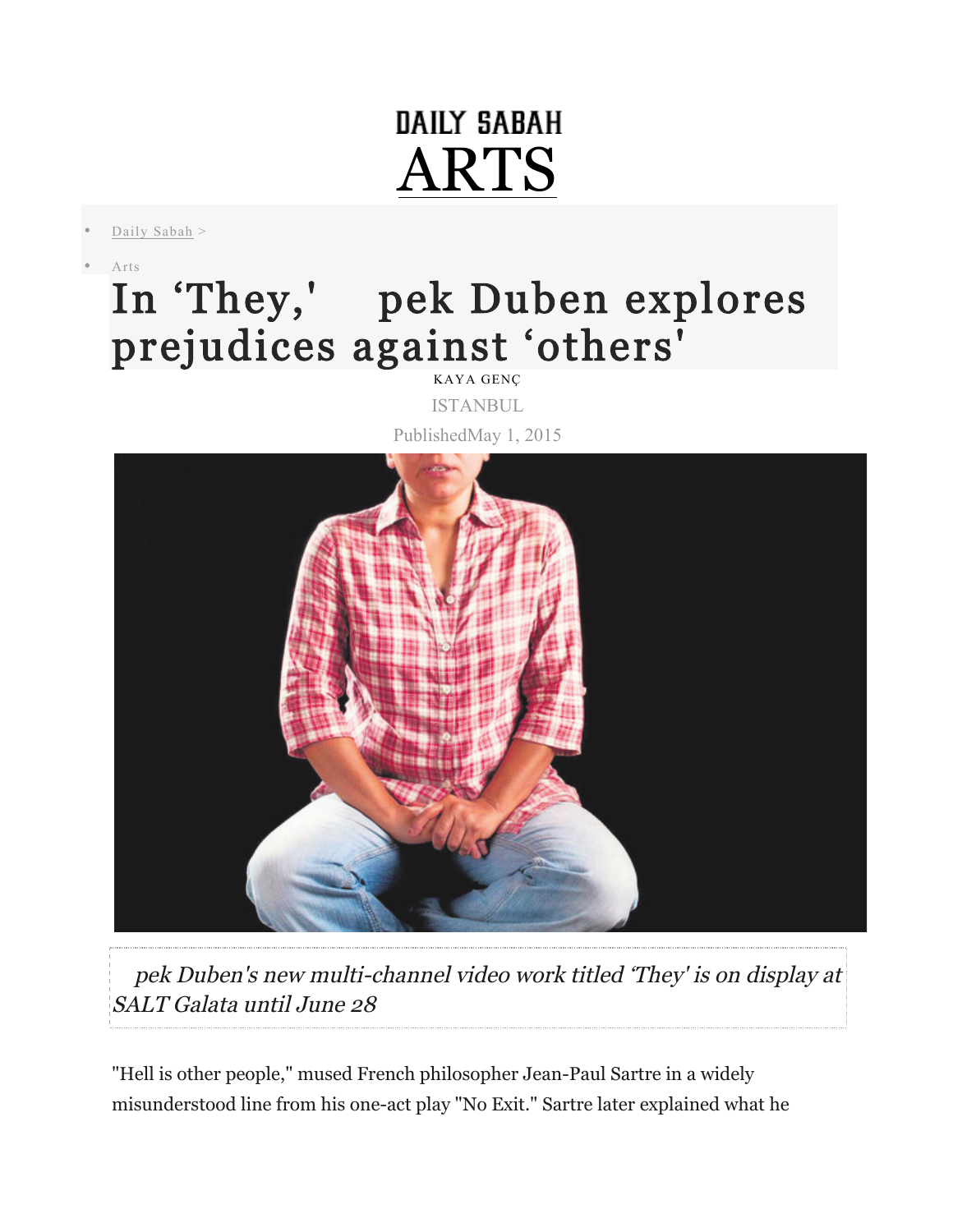meant by those words: "If relations with someone else are twisted, vitiated, then that other person can only be hell. Why? Because when we think about ourselves, when we try to know ourselves, we use the knowledge of us which other people already have. We judge ourselves with the means other people have and have given us for judging ourselves. Into whatever I say about myself someone else's judgment always enters. Into whatever I feel within myself someone else's judgment enters."

I remembered Sartre's words about self-knowledge and prejudices, while walking down the stairs of SALT Galata to see pek's Duben's multi-screen video installation "They," on view there until June 28.

Darkness is the first thing you see upon entering the hall that hosts "They." I don't remember visiting a "darker" exhibition - since they are not allowed to take pictures inside, visitors walk into the pitch-dark entrance where they can't use screens of their phones to see whether they are alone or surrounded by strangers.

This must be intentional since Duben's powerful video-installation questions exactly that: our ideas, prejudices and fears of "They," whoever that may be. Presenting video interviews with 24 interviewees who come from different ethnic origins, belief systems and sexual orientations, "They" presents us with touching stories of discrimination and oppression about Armenians, women wearing head scarves, Jews, Kurds, Alevis, Zazas, Rums (Greeks), Romanis, LGBT individuals and women who experienced domestic violence.

The installation has two "zones," each containing a group of three projections as well as independently placed screens. "In each zone characters appear on screens, having a conversation in the presence of the audience around specific concerns such as racism, discrimination based on religion and beliefs, homophobia, gender inequality and domestic violence," according to the exhibition program. "The installation attempts to encourage dialogue between people who never, or rarely, have a chance to speak with each other. On the independent screens, each character recounts an unbroken monologue. A murmur of languages including Kurdish, Ladino, Armenian, Greek and Turkish, resonate in the background."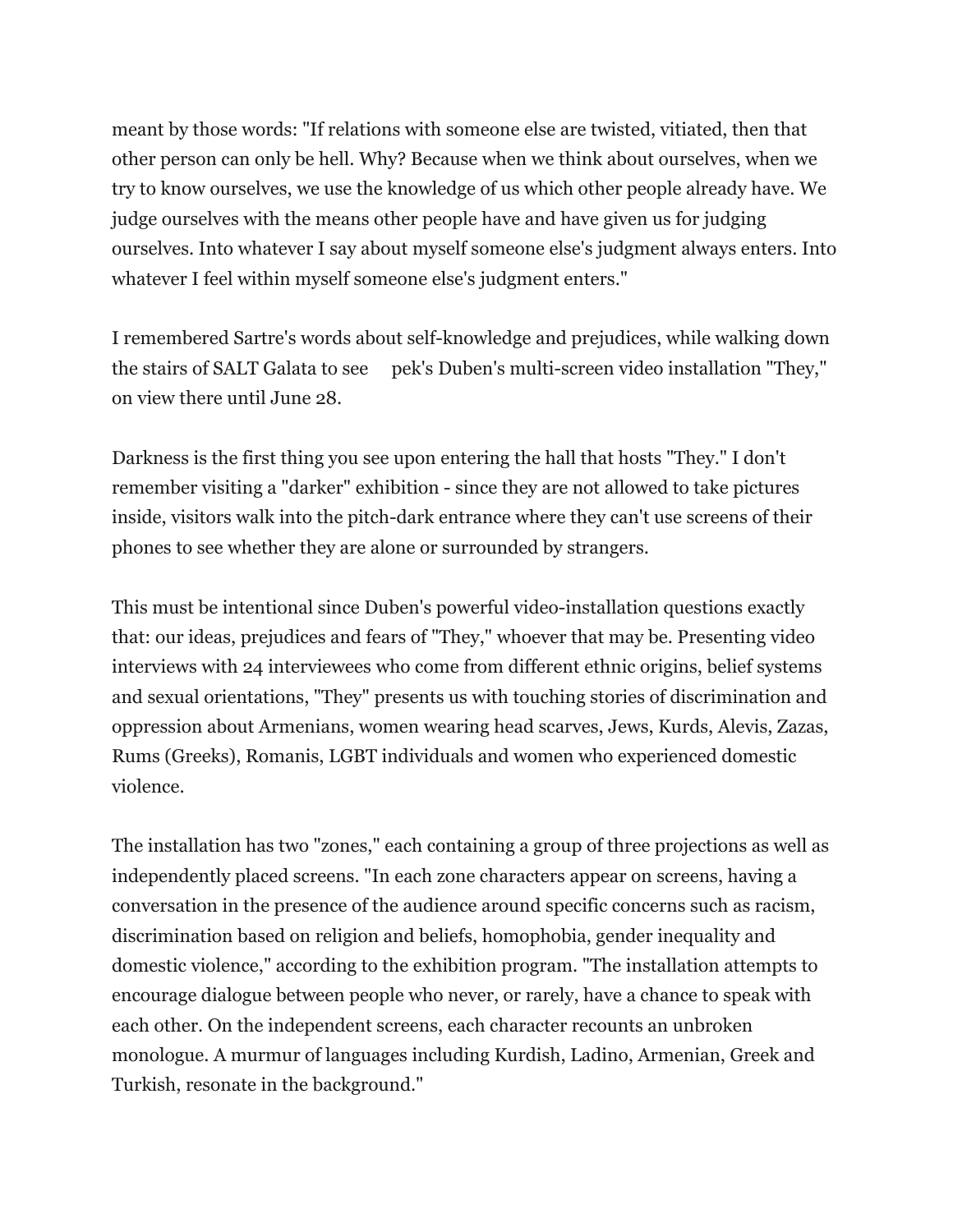One of those voices belongs to Meryem layda Atlas, the Op-Ed editor of Daily Sabah, who talks about the discrimination she suffered as a headscarf wearing woman from an early age. She describes how she was forced to change her clothing at university and about the power of patriarchy that oppresses women on both sides of the secular-pious divide. Her anecdotes about being looked down upon because of her public identity is echoed in another screen, where a young Armenian woman talks about her shattered dreams of becoming a public servant in the 1990s after learning about the secret discrimination against Turkey's Armenian citizens at the upper echelons of bureaucracy.

While other interviewees, including LGBT individuals and Kurdish men, talk about their experiences in separate screens, the design of the "zone" sections create a dialogue between those 24 interviewees, as if they are participating in a roundtable discussion.

Duben has degrees from the University of Chicago (M.A.), New York Studio School and Mimar Sinan University (Ph.D.). She has written numerous books on modern and contemporary art. Having participated in the British Museum's "Poetry and exile: contemporary art from the Middle East" exhibition last year Duben exhibited her work at the 13th Istanbul Biennial in 2013 and at Istanbul Modern and The National Museum of Women in the Arts.

I asked Duben why she chose to focus on the subject of "They." "I've been engaged in identity issues since the beginning of 1980s starting with my first show 'erife' in 1981," she told me.

erife' was an iconographic image of Turkish women. In 'What is a Turk?', a postcard and video installation that I showed in 2003 and 2004, I focused on the western gaze's depiction of the Turk and Turkish culture throughout the twentieth century. This work was based on information taken from books and documents published by western authors about Turkey and Turks. 'What is a Turk?' is the precursor of 'They', a video installation about the Other's view of its others. In other words, it is basically about how citizens of Turkey view those citizens that they identify as the Other defined in terms of ethnicity, religion and gender."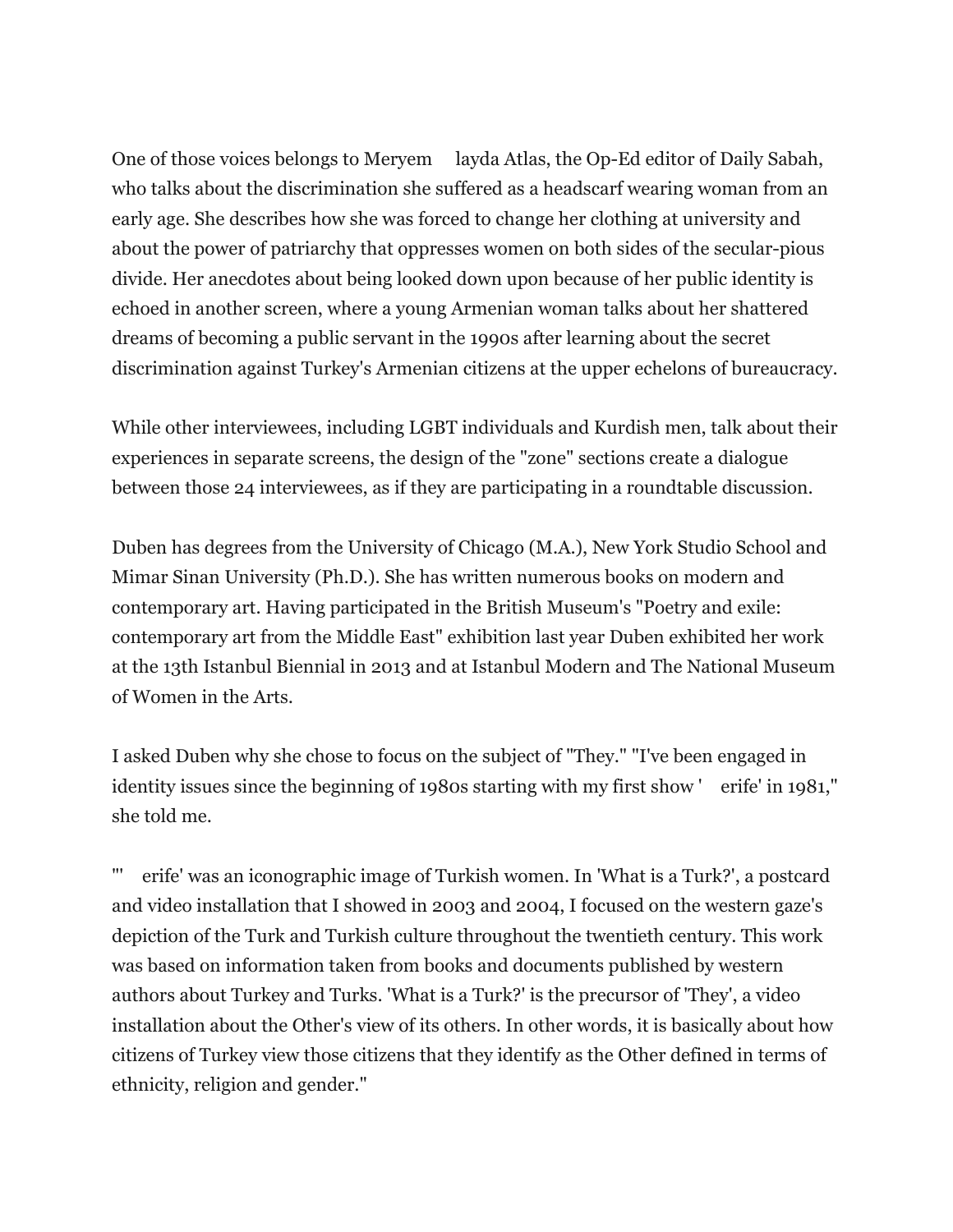I asked Duben how she had approached her interviewees. "In a project based on information provided by selected subjects, it is crucial to establish confidence between the interviewer and the interviewees," she told me. Of her 24 participants only three knew Duben before. "The rest of the group were not only total strangers to me, they were also ethnically, geographically and socially quite distant from my social environment."

"The only way I could establish any contact with them was through friends and acquaintances who believed in my work and integrity and were willing to introduce me or put in a word of trust about me."

After contacting her interviewees, Duben asked them to look her up on the Internet and visit her website to have an idea about her professional background and the sincerity of her intentions.

"I told them to feel free to express their doubts and ask any question they may have about me, my project, my intentions and how I planned to put the final work to use," she explained. "I tried to make them understand that I respected them, accepted them for who they are, and that I would not abuse their trust..."

Duben knew that transforming her documentary material into art would involve making choices in various aspects of aesthetics, including "the visual quality of the image, its size, sound effects and synchronization of sound and the speed with which it travels, the quality of lighting in the installation space specific to create a particular environment, and the placement of image reflecting panels in relation to each other as well as their distribution in the geometry of the space..." She then created a space of complete darkness, "a homogenous atmospheric vacuum, an undefined universe."

Duben acknowledged that identity politics in Turkey have been coming to the fore in recent years and this has made it possible for her to actualize a project like "They."

"As this transformation is taking place, we are still witnessing manifestations of discrimination as the participants have expressed individually in real life situations. One